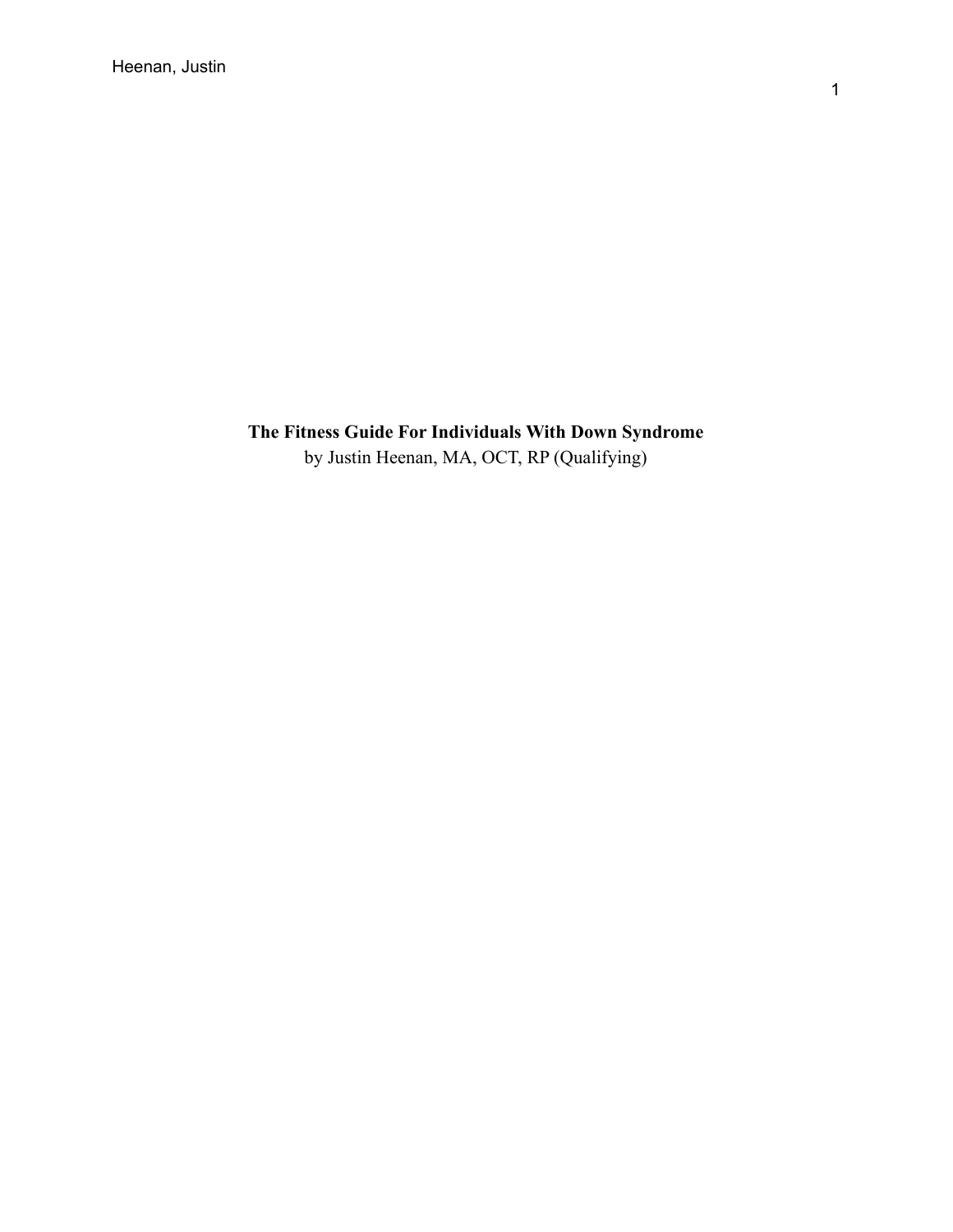# **This Guide is not meant to substitute medical advice or treatment. Rather, this is meant to give parents, guardians, educators and others who work with individuals with Down Syndrome an educational resource on how to improve the fitness for those with Down Syndrome. You should consult a Physician if you are needing medical attention or advice. You should also seek medical advice before starting a new physical activity regiment.**

#### **Introduction**

Exercise is an essential part of living a healthy and fulfilled life for everyone. However, for individuals with Down Syndrome, this statement is especially true. This guide will provide you with the knowledge of how important it is for frequent exercise to take place for those with Down Syndrome, how to implement the correct exercises for individuals with Down Syndrome and how to notice improvements and regression in exercise performance. This guide will be especially helpful for parents, Coaches, Teachers, Educational Assistants, Principals and others who work with people with Down Syndrome. This educational resource will have a specific focus on teenagers and adults with Down Syndrome, however, children could also benefit from some of these exercises too.

People with Down Syndrome face a number of challenges on a daily basis. While social issues and systemic barriers are essential to understand in order to help our friends with Down Syndrome overcome these issues, this guide will focus on the physical challenges that these individuals face in order to improve their health and wellbeing. The terms health and wellbeing must be explained further.

The goal of this guide is to improve the health and wellness of people with Down Syndrome. However, I must be more specific about health and wellness. The exercises and strategies in this guide will help improve the mental and physical health of individuals with Down Syndrome. The improvement of mental health comes with exercise itself (Sharma, Madaan & Petty, 2006). Various aerobic exercises have been proven to reduce anxiety and depression (Guszkowska, 2004). These exercises that have proven to reduce anxiety and depression are aerobic exercises like running, walking, dancing or swimming (Guszkowska, 2004). We will be incorporating many such exercises and more in order to improve the mental health of individuals with Down Syndrome.

Furthermore, physical health will also be a major point of improvement to help those with Down Syndrome (Paul et al., 2019). Regular exercise is essential for improving muscle strength, aerobic ability and cardiometabolic risk profile as well (Paul et al., 2019). Furthermore, a 2012 study concluded that the use of regular Wii usage can improve motor skills and postural control of children with Down Syndrome (Berg, et al, 2012). The use of various specific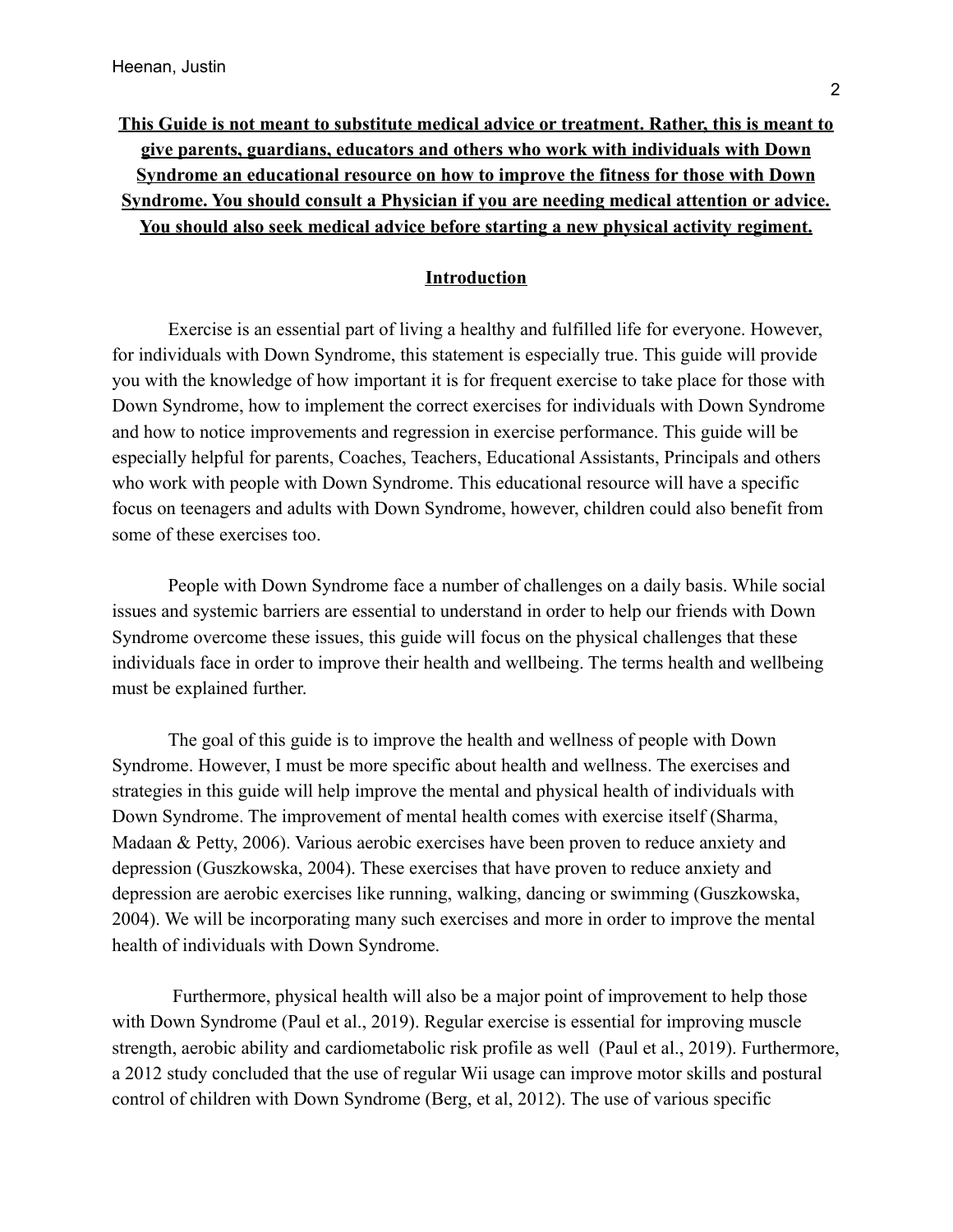exercises, will help you implement effective exercise programs for your child, friend, client or athlete with Down Syndrome.

#### **Cardiovascular Exercise - aerobic**

Aerobic Exercise is essential in maintaining good heart health. Aerobic exercise causes an increased heart rate and breathing rate (How much exercise is optimal for heart health? 2016). These types of activities are exercises such as jogging, walking, cycling, running, swimming, hiking, dancing or cross country skiing. These exercises work your cardiovascular system but do not leave you out of breath in a short period of time such as sprinting.

### **Strength Exercise - anaerobic**

Anaerobic exercises are also important for the maintenance of good health. These exercises use shorter bursts of energy. These activities leave you breathing heavily quickly. They are also known as high intensity exercises. Some anaerobic exercises are weightlifting, sprinting and jumping.

#### **Flexibility**

Flexibility is essential in the maintenance of good health. Stretching and yoga are essential in the maintenance of healthy muscles and joints.

This guide will provide you with exercises and activities to support Athletes with Down Syndrome, improve all three of these categories and more.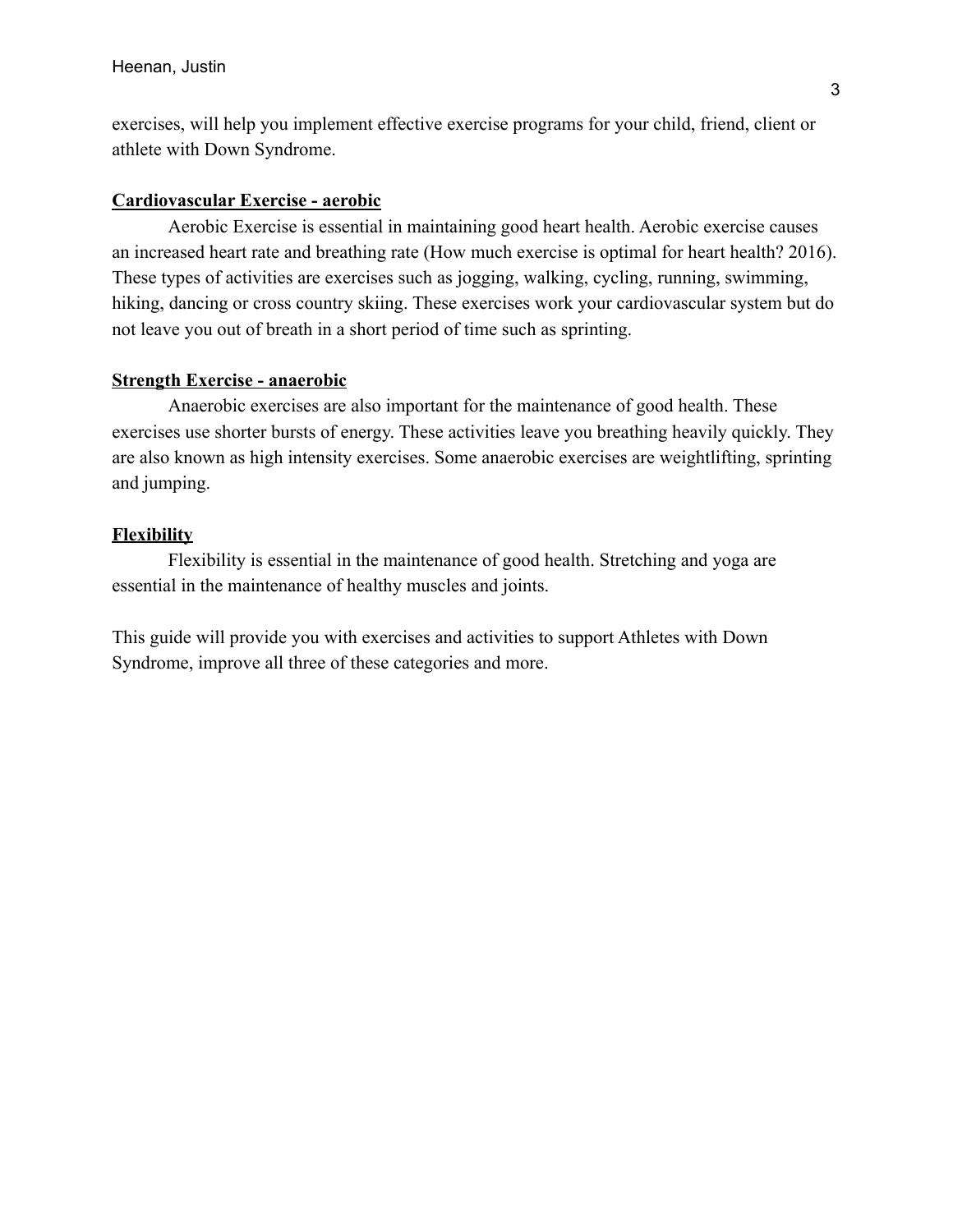### **Exercises for Younger Athletes**

### **Sit up ball throw**

This exercise is designed to help athletes build core strength and stability. It is also helpful in building hand-eye coordination as well. The athlete and coach will sit a fair distance apart. The coach will lay back, putting their feet to the sky, sit up and throw the basketball to the athlete. The athlete will then catch the ball, lay back, putting their feet to the sky, sit up and throw the basketball to the coach. This should be repeated as many times as possible to build the core strength of the athlete.

### **Foot placement**

Footwork and agility is essential in developing competent athletes. The use of the following varied drills will help improve this skill in athletes.

When athletes are ready, they can **run** through hula hoops as fast and safely as possible. This drill works on agility and foot placement by placing 6-10 hula hoops in an uneven line. Once competent in this drill, athletes can do **two foot hops** through scattered hula hoops, which is a great drill from jumping abilities. Have athletes do two foot hops as fast as they can throw each hoop. When athletes are competent in this they can do **single foot hops** through these hoops.

### **Handkerchief throw and catch**

This exercise requires a handkerchief and a one-on-one time with the athlete or a small group of athletes. The coach will hold a handkerchief out of reaching distance over the head of the athlete. The coach will drop the handkerchief and the athlete will catch it before it touches the ground. This exercise is to be first done with two hands, then one hand. It is important that the athletes practice with each hand as equally as possible.

Once the athletes have mastered this skill they can turn their back to the coach. The coach will then stand about 3 to 5 feet away from the athlete. The coach will throw the handkerchief in the air and say "go" at the same time. The athlete will turn around and try to catch the handkerchief before it touches the ground. You can also use multiple handkerchiefs for more advanced athletes.

### **Red light Green light**

This drill is helpful in improving running abilities and ability. The athlete will stand at one end of the workout space. The coach will stand at the other end of the workout space with a red flag and a green flag. When the coach raises the green flag and says "green light" the athlete will run towards them. When the coach raises the red flag and says "red light" the athlete will stop as quickly and safely as possible. This exercise will support the ability to stop and start for athletes.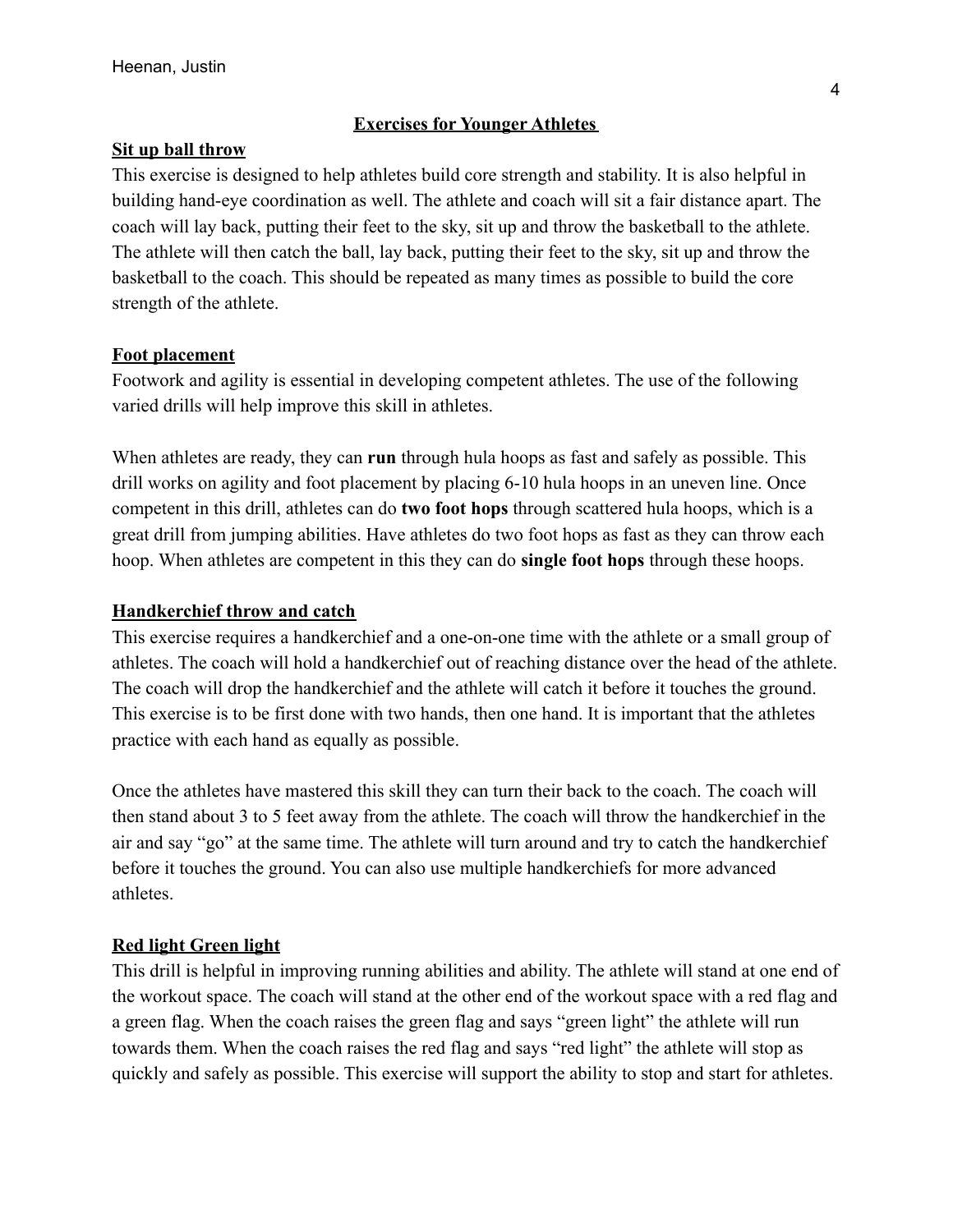### **Core Exercises for all athletes**

### **Bridge Exercise**

Athletes will lay on their backs with their knees bent and their feet flat on the floor. They will use their glutes to push through their heels to raise their hips to the sky. Their legs and torso should flat. Athletes can hold this for a certain period of time or move their hips up and down slowly to build strength in their core and glutes. The glutes should be doing the most work, not the quads. This exercise is a great way to increase core strength and improve posture.

### **Technical Stand Up**

When athletes have become proficient in the glute bridges, they can work on their Technical Stand Up. A technical stand up is a great core strength building exercise. This is an exercise used in Brazilian Jiu Jitsu quite frequently. For this exercise, the athlete will start on their back with their knees bent and their feet flat on the floor. They will put their weight on their right foot and left shoulder/arm. They will then slide their left leg out from under them and plant it on the floor so that both feet are now on the floor. From here they stand up. Athletes can repeat this on the other side, however many times works best for them.

### **Bicycle Exercise**

Athletes will lay on their back. They will move their legs as if they are riding a bicycle. When athletes become more proficient in this they can extend their leg to the floor, touch their heel to the floor and back. This extends their bicycle kick and improves core strength. The reason this exercise is so essential is due to the fact that it extends the psoas muscles. The psoas muscles are essential parts of maintaining good posture and maintaining positive spine health.

### **Russian Twists**

Athletes sit on the floor with a ball in their hands. To start, you can use a tennis ball and work up to heavier balls like volleyballs, basketballs, medicine balls. For this exercise, athletes can start sitting up with their heels touching the ground. They will hold the ball with two hands and touch the ball to the floor, beside their hip. They will then carry the ball to the other side of their body and touch the floor, beside their other hip. Bringing the ball from side to side builds core strength and stability. The more proficient athlete can keep their feet off the ground to make this exercise more challenging. The heavier the ball the more challenging as well.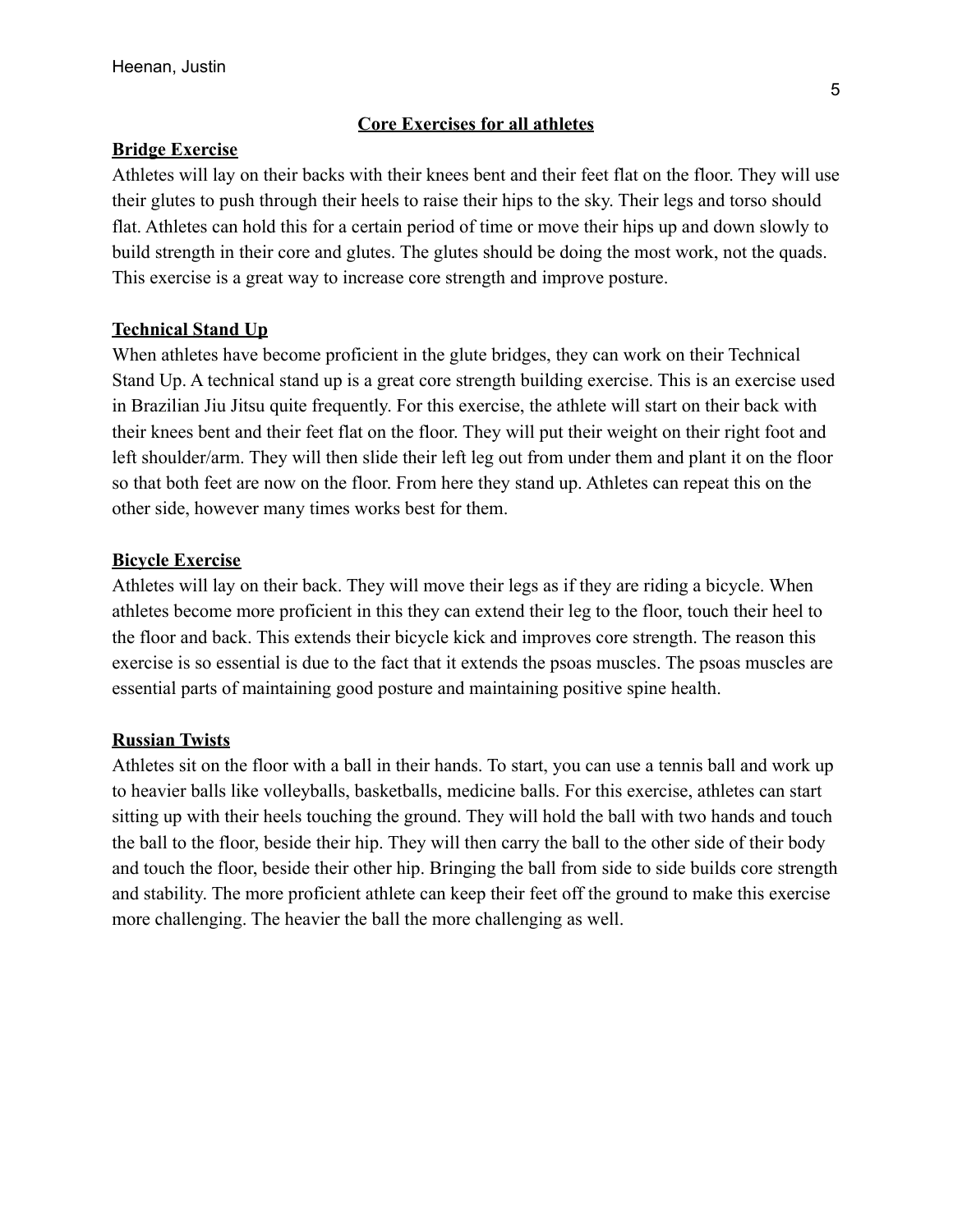## **5 Day Exercise Guide**

Use these five days worth of exercise to get yourself back into shape and build some healthy habits! Using this guide will help you compete in a variety of sports and activities! Don't forget to include a friend or family member. It is always more fun to work out with someone you know instead of working out alone!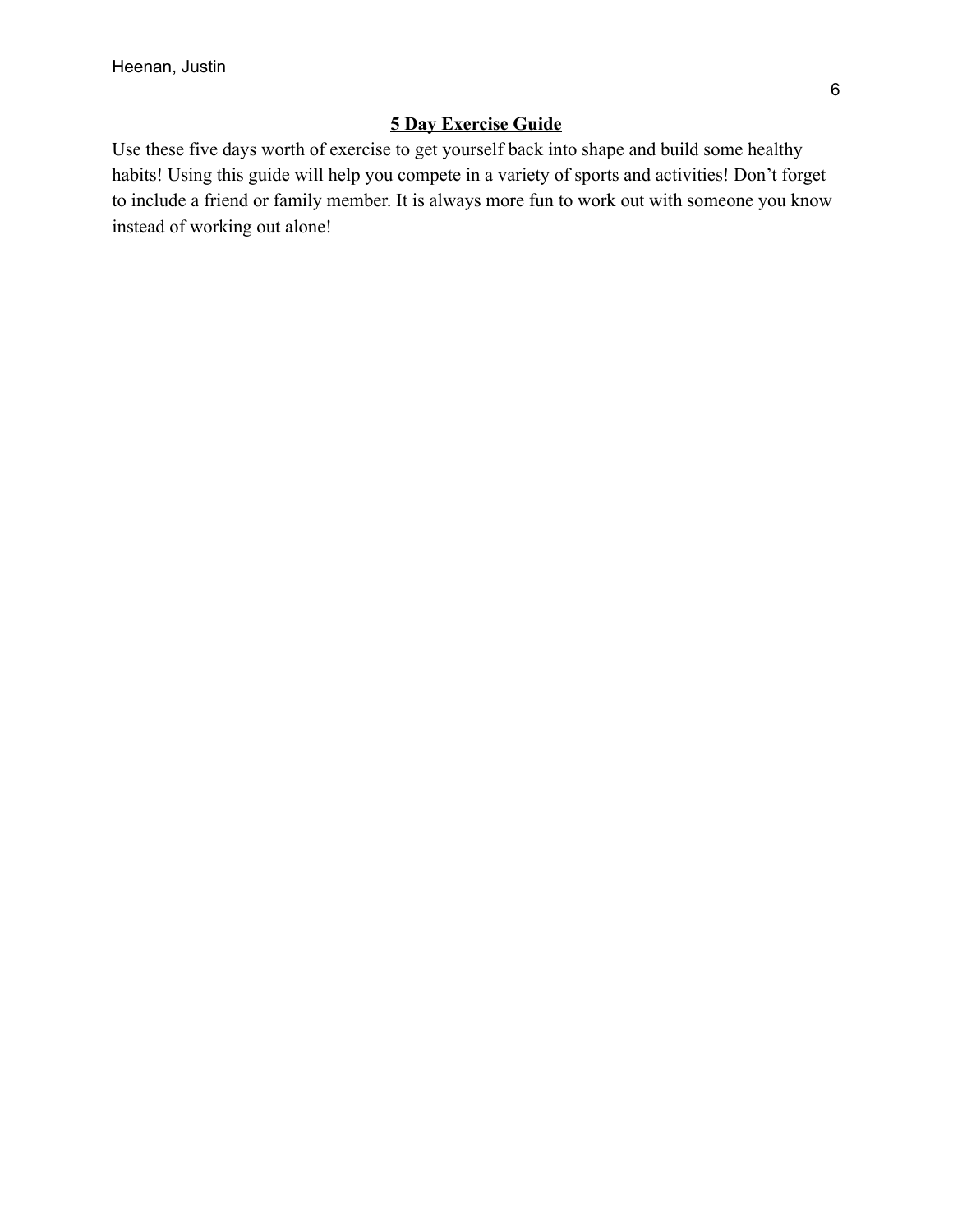### **Day 1 Exercises**

### **Warm up**

Go for a walk! Set a goal for how far you would like to walk and get moving!

## **Strength**

Squats 3 sets of 10 Pushups 3 sets of 10 Speed 5 wind sprints

## **Mobility**

Tennis ball roll

The athlete will start standing beside a Coach. The Coach will roll the tennis ball a an unpredictable speed. The Athlete will run to grab the tennis ball, and bring it back to the line and hand it to the Coach as quickly as they can. Repeat this 5-10 times, depending on the ability of the Athlete.

## **Cool Down/Coordination**

Throw and catch - tennis ball

This will bring the heart rate down after the previous exercise and improve the hand eye coordination of the athlete.

# **Stretch**

- Side lunge
- Front Lunge
- Seated hamstring stretch
- Butterfly
- Standing quad stretch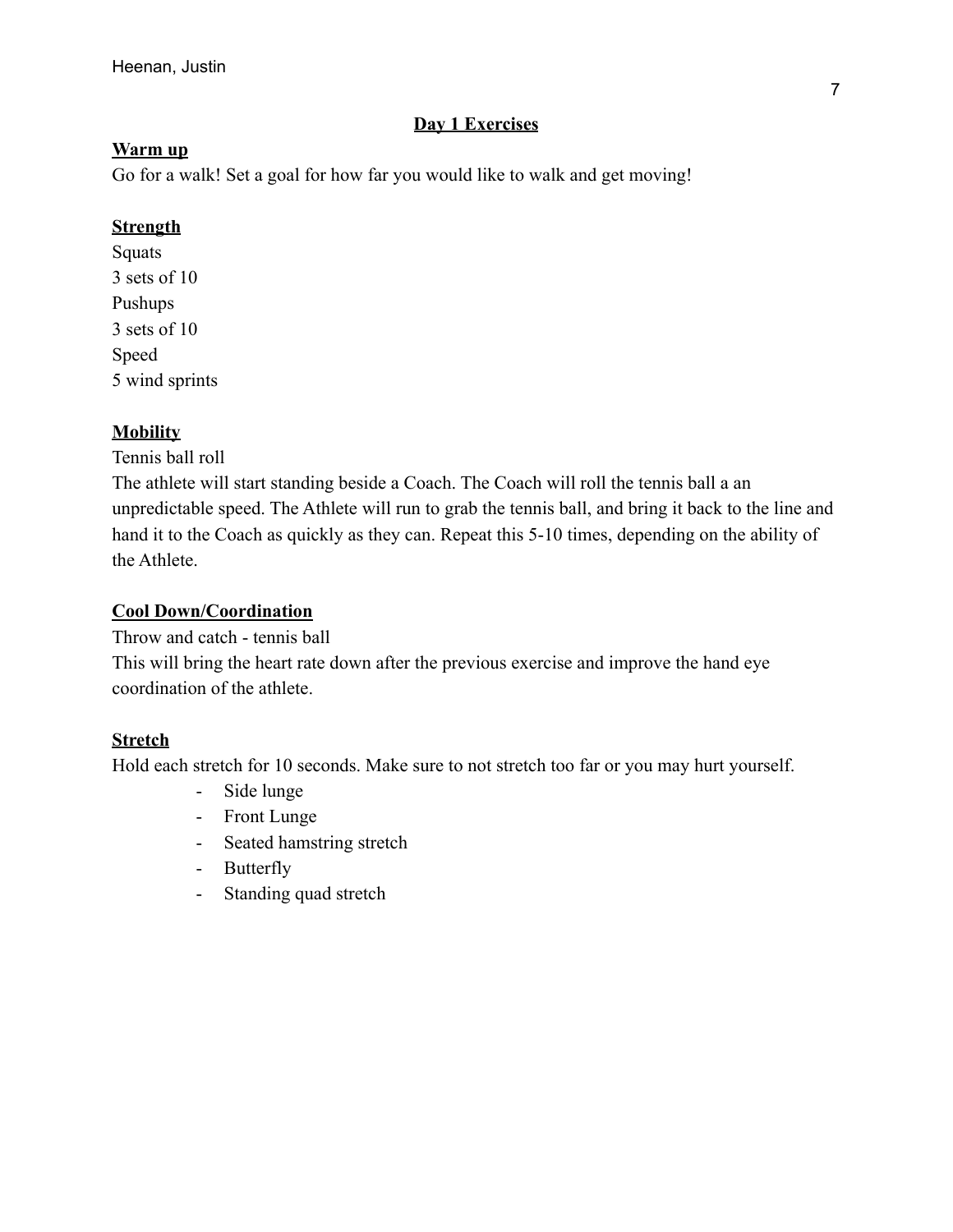### **Day 2 Exercises**

### **Warm up**

Stairs. Walk up and down a flight of stairs 5-10 times, depending on the ability of the Athlete.

# **Strength**

Lunges 4 sets of 10 (each leg) Dips 3 sets of 10

## **Speed**

6 wind sprints

## **Mobility**

Foot Placement Drill

Put hula hoops in two rows, right beside each other for this drill. The Athlete will step in each hula hoop until the end of the row. When the Athlete becomes proficient at this, they can do two foot hops through the hula hoops or one foot hops through the hula hoops.

## **Cool Down/Coordination**

Throw and catch - Football This will bring the heart rate down after the previous exercise and improve the hand eye coordination of the athlete.

# **Stretch**

- Arm Circles (Forwards and backwards)
- Side lunge
- Front Lunge
- Seated hamstring stretch
- Butterfly
- Standing quad stretch
- Ankle circles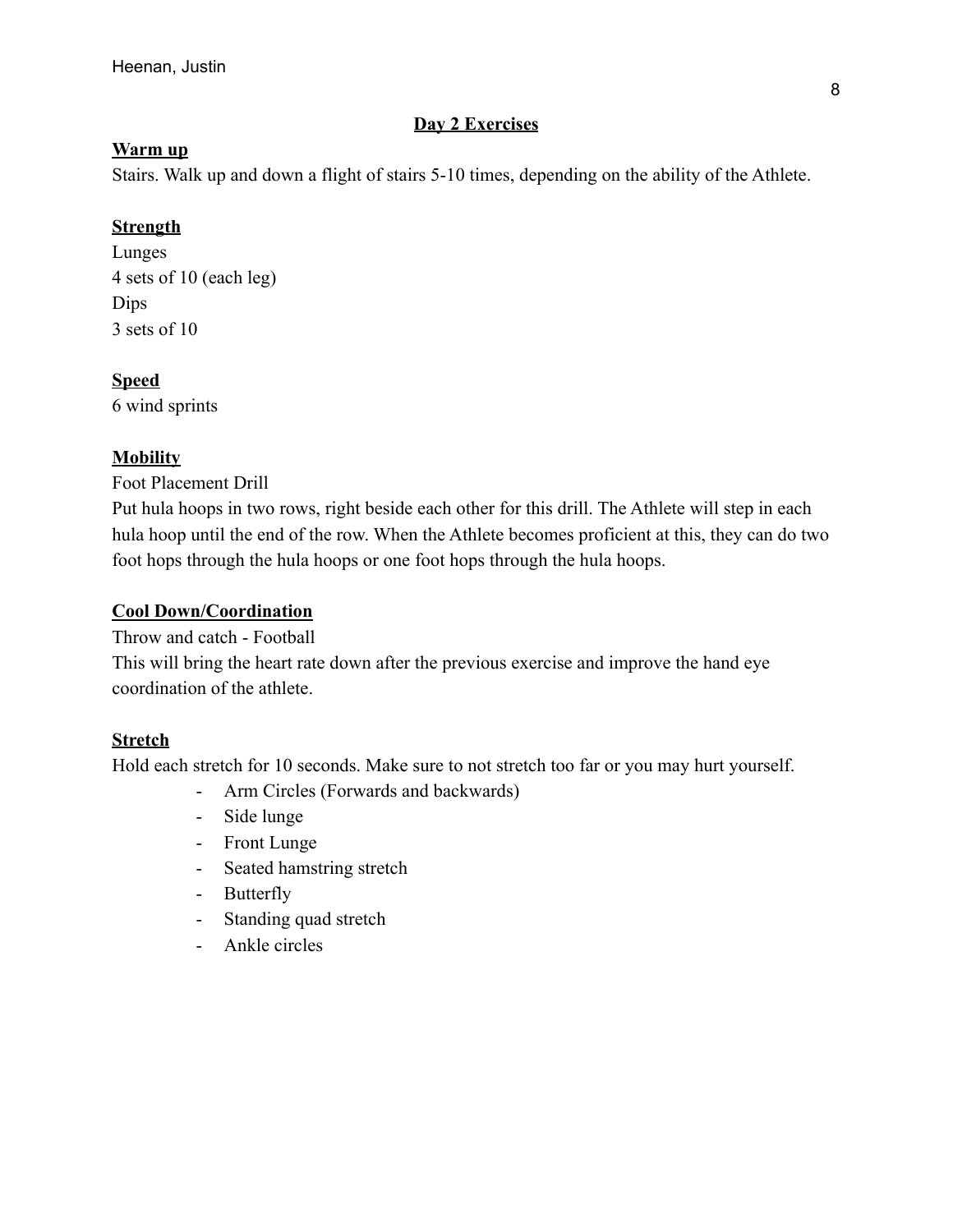## **Day 3 Exercises**

### **Warm up**

Mountain Climbers Do 30 Mountain Climbers to warm up for the workout!

## **Strength**

Stair Step Ups - Step up two stairs to improve leg strength. Use the same leg 10 times and then the other leg for 10 times. Repeat 4 sets. 4 sets of 10 (each leg)

Pushups 5 sets of 5

**Speed** 8 wind sprints

## **Mobility**

Side Steps

Place two pylons approximately 20m apart. The athlete will side shuffle to the cone and back, facing the same way each time. Repeat 3-5 times depending on the ability of the Athlete.

# **Cool Down/Coordination**

Throw and catch - Frisbee

This will bring the heart rate down after the previous exercise and improve the hand eye coordination of the athlete.

# **Stretch**

- Arm Circles (Forwards and backwards)
- Side lunge
- Front Lunge
- Seated hamstring stretch
- Butterfly
- Standing quad stretch
- Ankle circles
- Wrist Circles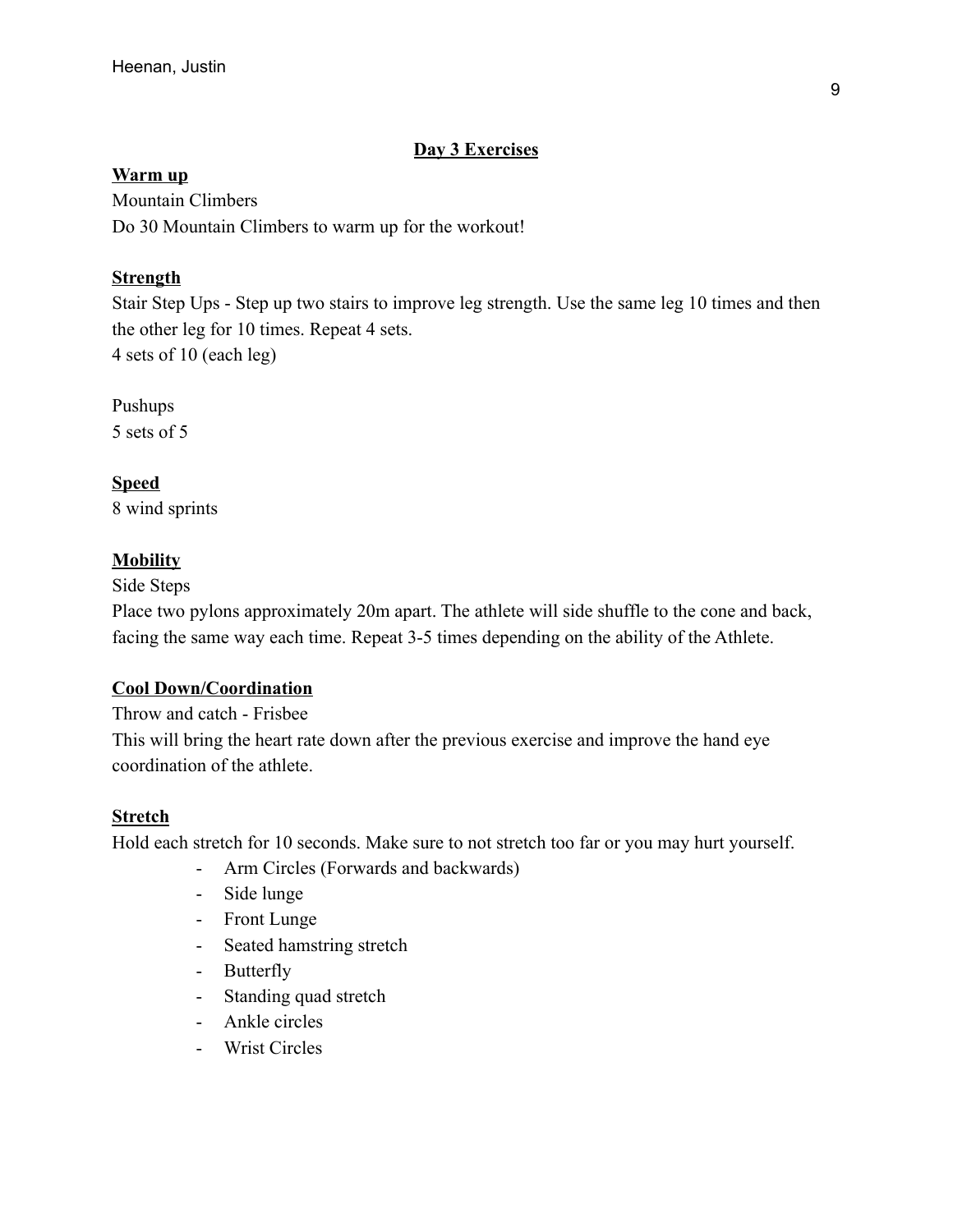### **Day 4 Exercises**

### **Warm up**

Jogging. Go for a jog to warm up for the workout. Ensure that you are going slow enough to be able to speak while running. Pick a distance that you would like to achieve. Don't be afraid to walk!

## **Strength**

**Squats** 5 sets of 10 (each leg) Pushups 5 sets of 10

## **Speed**

4 wind sprints

## **Mobility**

### Hurdles

Use short hurdles to improve the mobility and foot placement skills of the Athlete. This can be done walking or running, whatever the Athlete is most comfortable with.

### **Cool Down/Coordination**

### Basketball - Shoot around

This will bring the heart rate down after the previous exercise and improve the hand eye coordination of the athlete. Find a local court (indoor or outdoor) near your to shoot the basketball around.

### **Stretch**

- Arm Circles (Forwards and backwards)
- Side lunge
- Front Lunge
- Seated hamstring stretch
- Butterfly
- Standing quad stretch
- Ankle circles
- Neck half circles (do not roll your neck backwards, look down and rotate slowly. Your eyes should stay on the floor)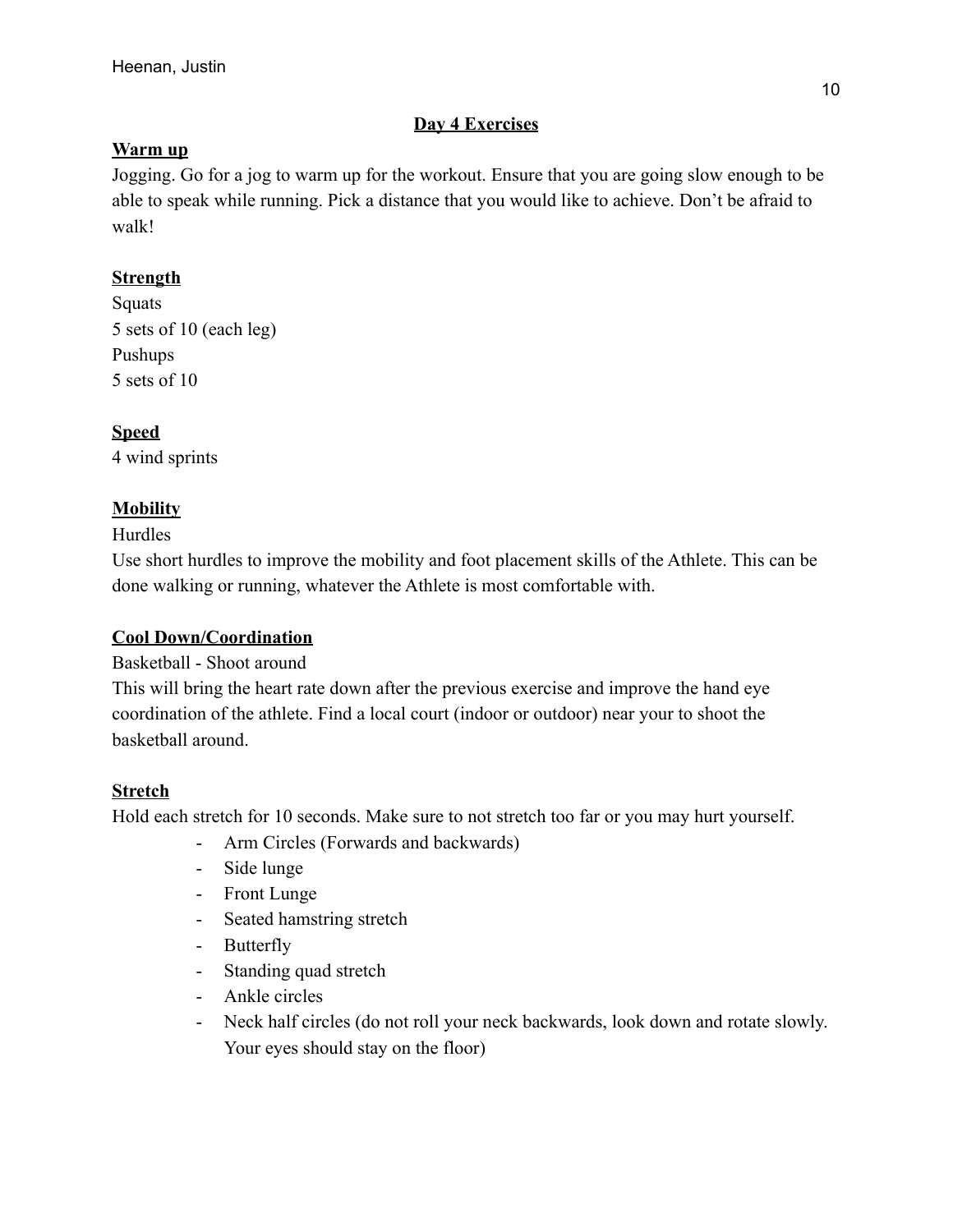### **Day 5 Exercises**

### **Warm up**

Jumping Jacks. Do 3 sets of 10 jumping jacks to get ready for the workout.

## **Strength**

Squat Jumps - this is the same as regular squats but you are jumping at the top. 3 sets of 10 Push-ups 3 sets of 10

## **Speed**

10 wind sprints

## **Mobility**

High Knees

Athletes can do this in place or while moving forward. Athletes will hold their hands out in front of them and attempt to touch their knee to their same hand. They will do this for both sides as fast as they can. 3 sets of 30 seconds or as much as the Athlete can do.

## **Cool Down/Coordination**

### Bounce passes with Basketball

This will bring the heart rate down after the previous exercise and improve the hand eye coordination of the athlete. Ensure the Athlete is trying to only let the ball bounce once between partners.

### **Stretch**

- Arm Circles (Forwards and backwards)
- Side lunge
- Front Lunge
- Seated hamstring stretch
- Butterfly
- Standing quad stretch
- Ankle circles
- Wrist Circles
- Neck half circles (do not roll your neck backwards, look down and rotate slowly. Your eyes should stay on the floor)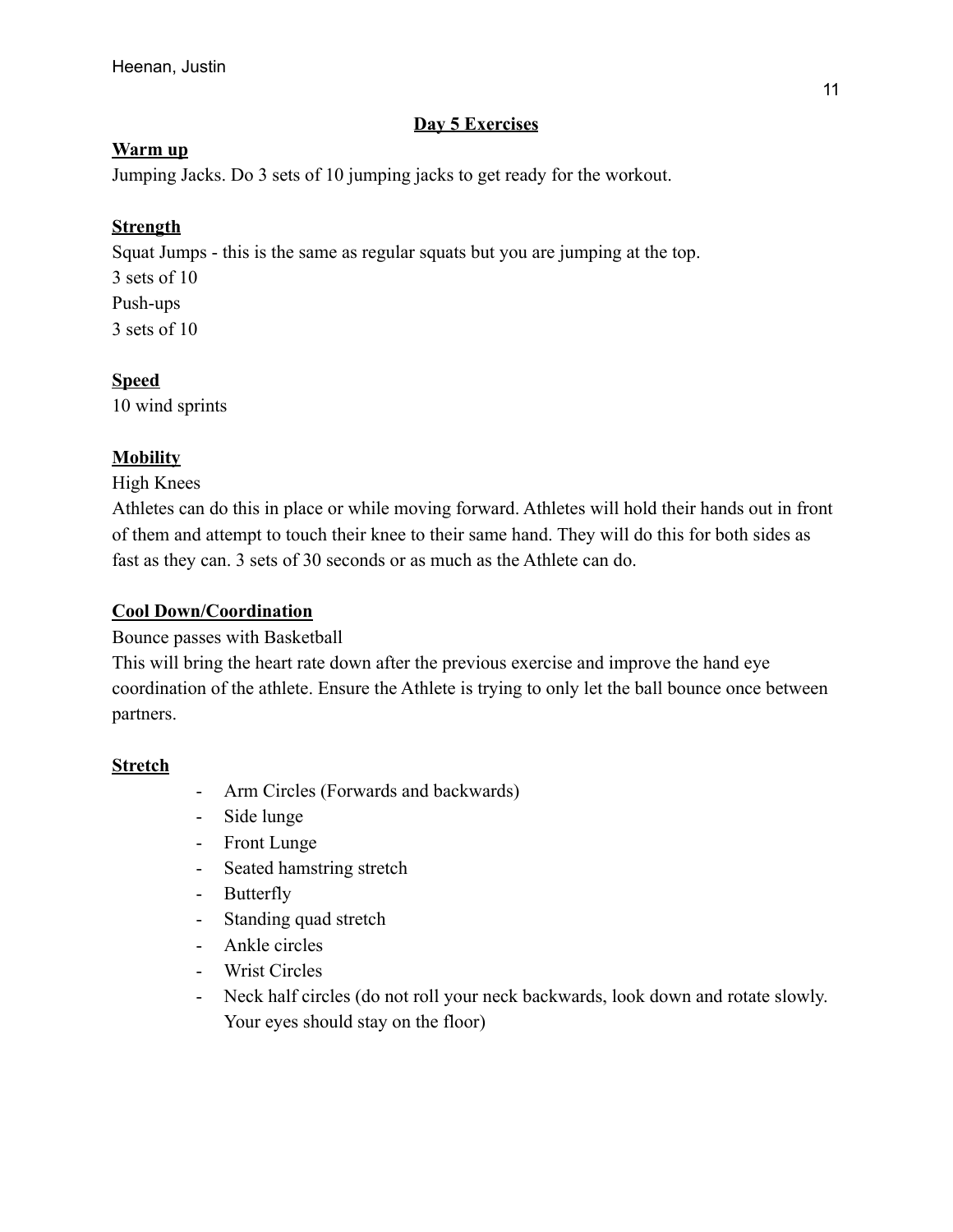# **Walking Log**

| Date | Where did I walk? | How long was I<br>walking? | How far did I walk? |
|------|-------------------|----------------------------|---------------------|
|      |                   |                            |                     |
|      |                   |                            |                     |
|      |                   |                            |                     |
|      |                   |                            |                     |
|      |                   |                            |                     |
|      |                   |                            |                     |
|      |                   |                            |                     |
|      |                   |                            |                     |
|      |                   |                            |                     |
|      |                   |                            |                     |
|      |                   |                            |                     |
|      |                   |                            |                     |
|      |                   |                            |                     |
|      |                   |                            |                     |
|      |                   |                            |                     |
|      |                   |                            |                     |
|      |                   |                            |                     |
|      |                   |                            |                     |
|      |                   |                            |                     |
|      |                   |                            |                     |
|      |                   |                            |                     |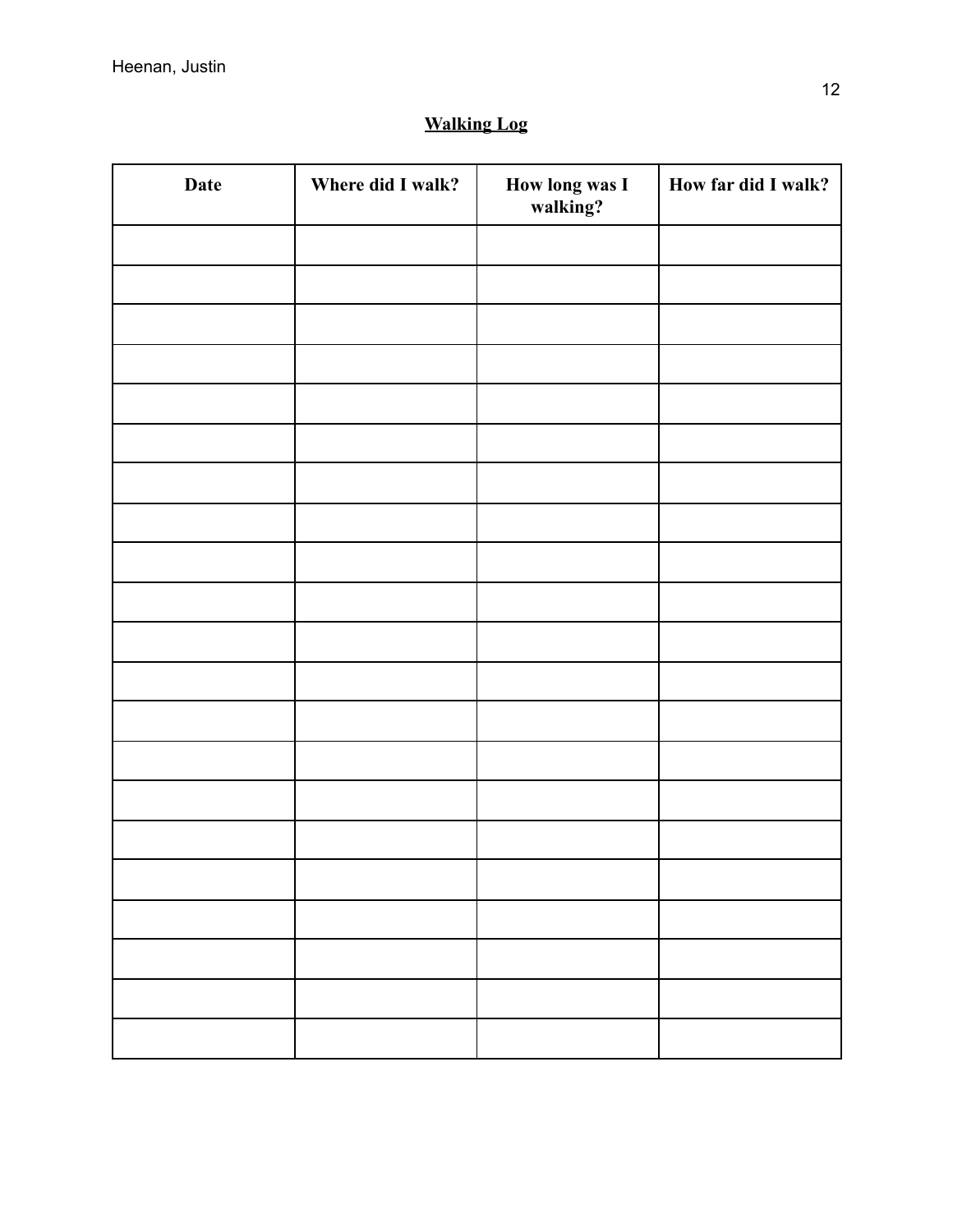### **Resources in the community**

One thing that is essential for the maintenance of positive mental health is interacting with the community. This section of the book will explain how you can help your Athlete with Down Syndrome become more engaged in their community and in turn improving their mental health.

### **Down Syndrome Associations**

The vast majority of communities will have a Down Syndrome Association. Being involved in a Down Syndrome Association is a wonderful way for individuals and families to meet for various activities. Many Down Syndrome Associations will offer many social opportunities for their individuals and families with Down Syndrome. This is a great way of meeting others and building strong ties to the community. Having social events to look forward to is essential in promoting strong mental health.

For many families, having a baby with Down Syndrome is a scary experience that may leave you feeling alone and helpless. Building ties within your community is essential in combating this feeling. Meeting other families that have gone through similar experiences will help normalize said experience. Furthermore, you may have questions about how to raise your child that you do not feel can be answered by your friends or even your physician. Having mentorship and friendship with individuals in the Down Syndrome community can help you gain the advice you may be seeking.

### **Special Olympics**

In order to stay healthy we must exercise. For individuals with Down Syndrome (and other special needs for that matter) this becomes more challenging. However, Special Olympics sports programs are a great way for individuals with Down Syndrome to get active, have fun playing sports and meet new people. The Special Olympics offers sports for younger athletes and adults as well. There are numerous sports that are offered in various areas to support all individuals with Special Needs. For many Special Olympics Athletes, their sports are their social lives. Being able to make friends and stay social is essential in the maintenance of positive mental health.

Below, you will find a chart of sports offered by the Special Olympics in Canada. Check your local Special Olympics Chapter to see which sports are offered in your area!

### **Sports for Younger Athletes**

Active Start - This program is a physical activity program for athletes and their families (ages 2-6)

FUNdamentals - This is the next level of Active Start for athletes (ages 7-12)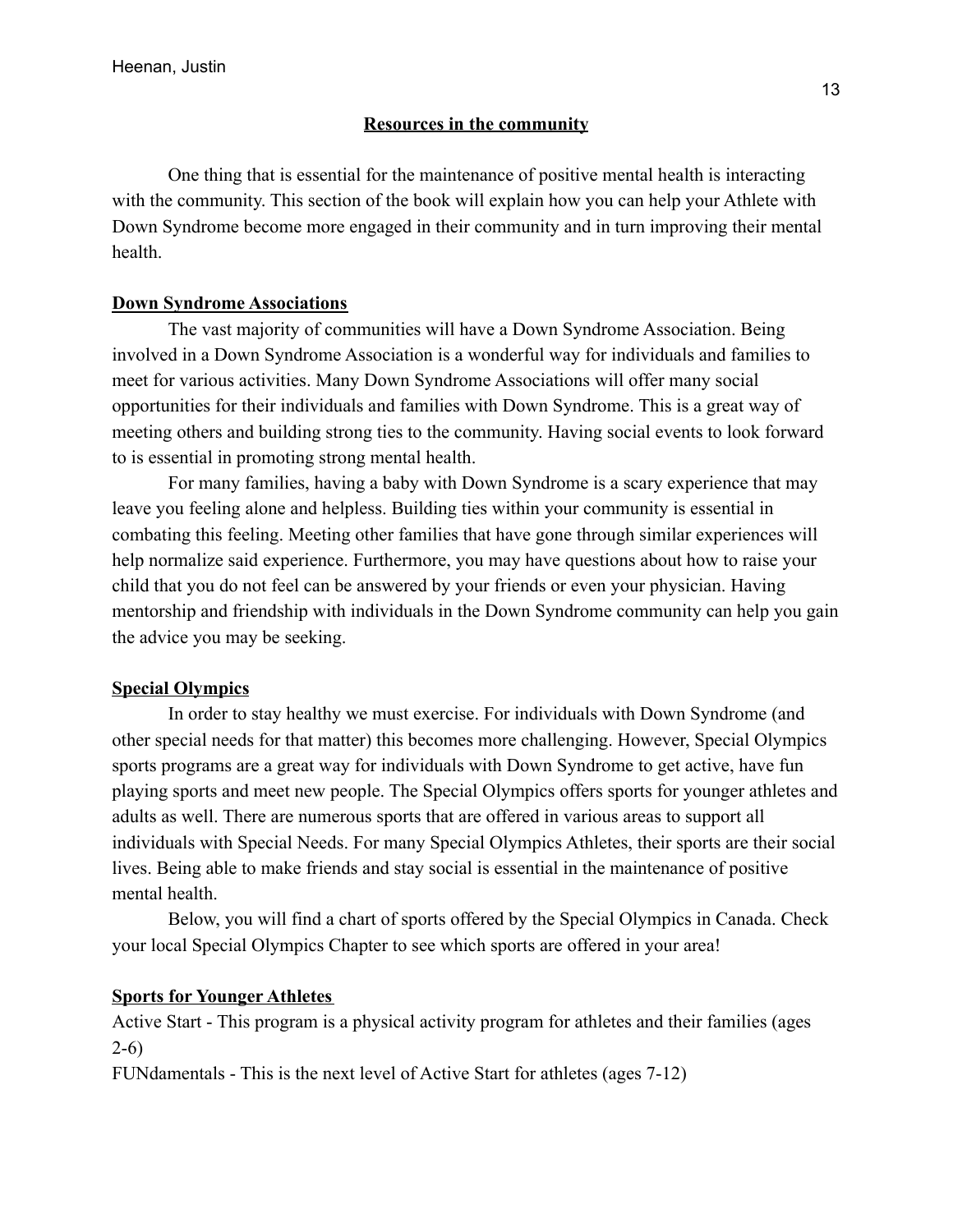The following sports are for athletes who are typically at least 13 years of age. Some programs require athletes to be older than 13. This is dependent upon the community and the sport club. These sports are divided up by their competition schedule. Some sports such as basketball are considered Summer Sports but their seasons are in the winter. Check your local Special Olympics Community for details as to when these sports run in your area.

#### **Winter Sports**

Alpine Skiing Cross Country Skiing Curling Figure Skating Floor Hockey Nordic Skiing Snowshoeing Speed Skating

#### **Summer Sports**

**Athletics** 5 Pin Bowling 10 Pin Bowling Basketball Bocce Powerlifting Soccer Softball Swimming Golf Rhythmic Gymnastics

### **Other**

Many communities will offer other activities for their athletes such as walking clubs, yoga and fitness groups as well.

#### **Other**

For many individuals, staying in shape is a challenge. Especially when many jobs are becoming less and less physical due to advancements in technology that have forced humans to work at desks. This has forced a sedentary lifestyle on many individuals. It is essential to maintain as physical a lifestyle as possible in order to maintain good health. For individuals with special needs, it is essential that a routine is maintained. Building a routine is essential to the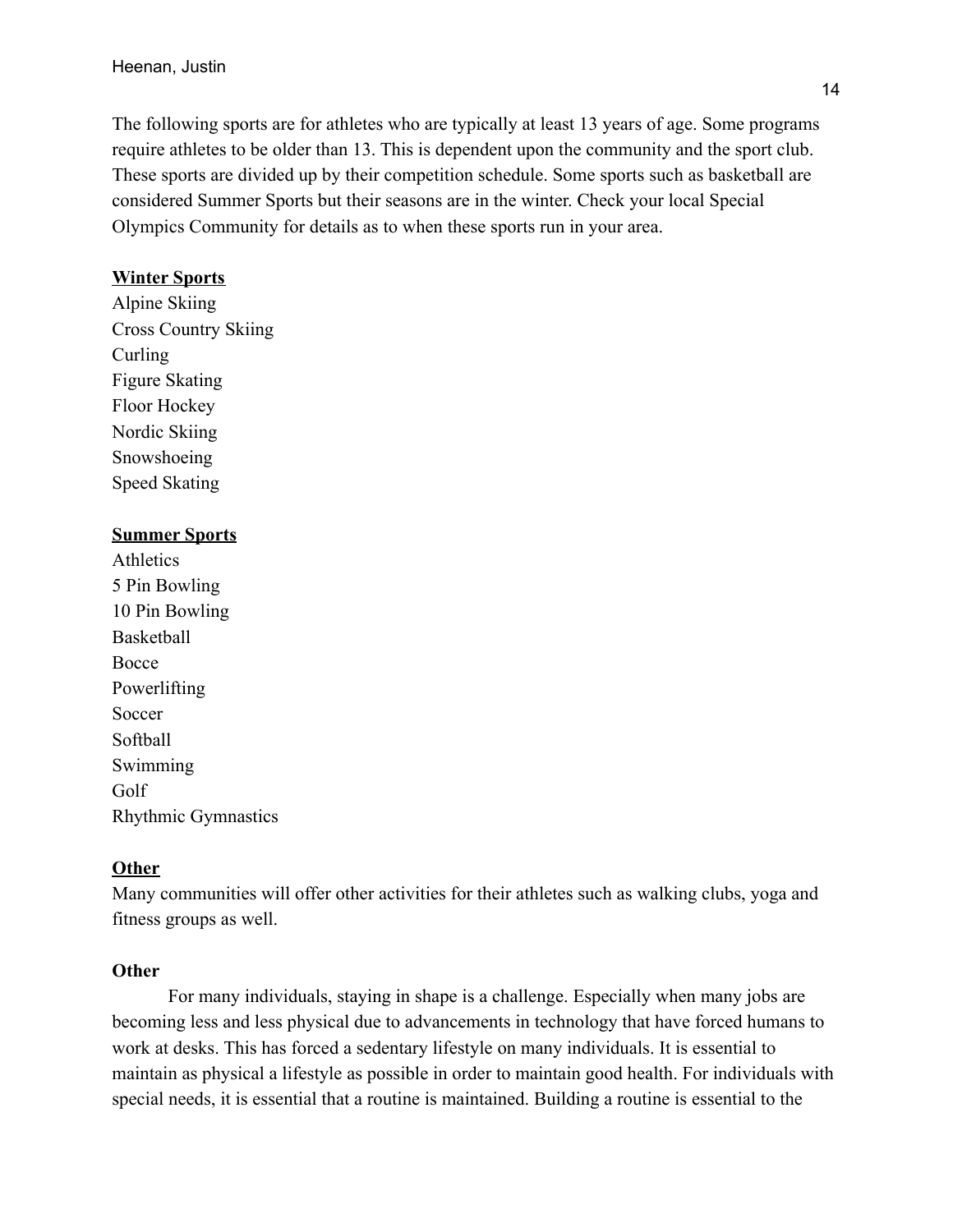maintenance of their mental health and this could also be translated to physical health as well. For instance, here are some way that you can help individuals with Down Syndrome improve their overall health through the use of a routine:

Having a bedtime and wake up time

- This forces the circadian rhythm to work properly and ensures that the individual is getting an adequate amount of rest each day.

Daily walks

- Walking is healthy for the heart and the brain. Obviously, this is an aerobic exercise that can improve cardiovascular function, however walking can also improve brain function. Research also shows that walking can improve the amount of blood sent to the brain (Experimental Biology, 2017).

Meals at the same time each day

- This has been shown to decrease weight and cholesterol as well (Pot et al., 2016). Eating at the same time can decrease the risk of obesity (Almoosawi et al., 2016).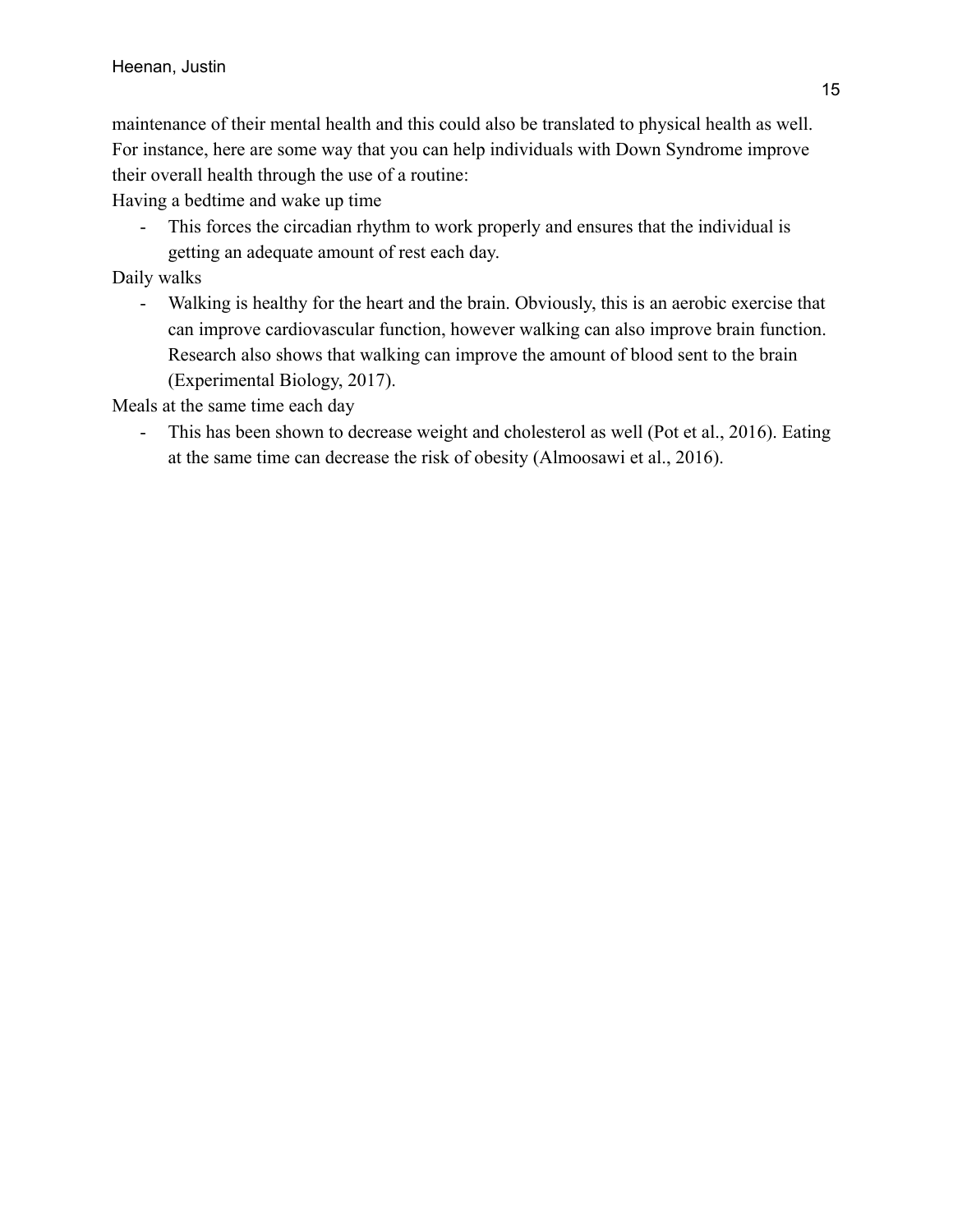### **About the Author**

Justin Heenan is a Special Education and Health & Physical Education Teacher who is passionate about helping individuals and families with Down Syndrome. He has extensive experience helping children, adolescents and adults with various Special Needs reach their athletic goals in the Special Olympics and in the Durham District School Board. He hopes this guide will help a wider range of people improve their health, fitness and overall well being.

Here are some of his achievements and qualifications.

- Ontario Certified Teacher in the Durham District School Board
- Registered Psychotherapist (Qualifying) in Private Practice
- Course Instructor at Trent University's School of Education
- Board Member at the Durham Down Syndrome Association
- Council Member of the Greater Durham Special Olympics
- Special Olympics Ontario's 2021 Educator of the Year
- Manager of Active Start and FUNdamentals in the Greater Durham Special Olympics
- Master of Arts in Counselling Psychology at Yorkville University
- Bachelor of Education from Trent University
- Bachelor of Arts (Honours) in French and Spanish from Queen's University